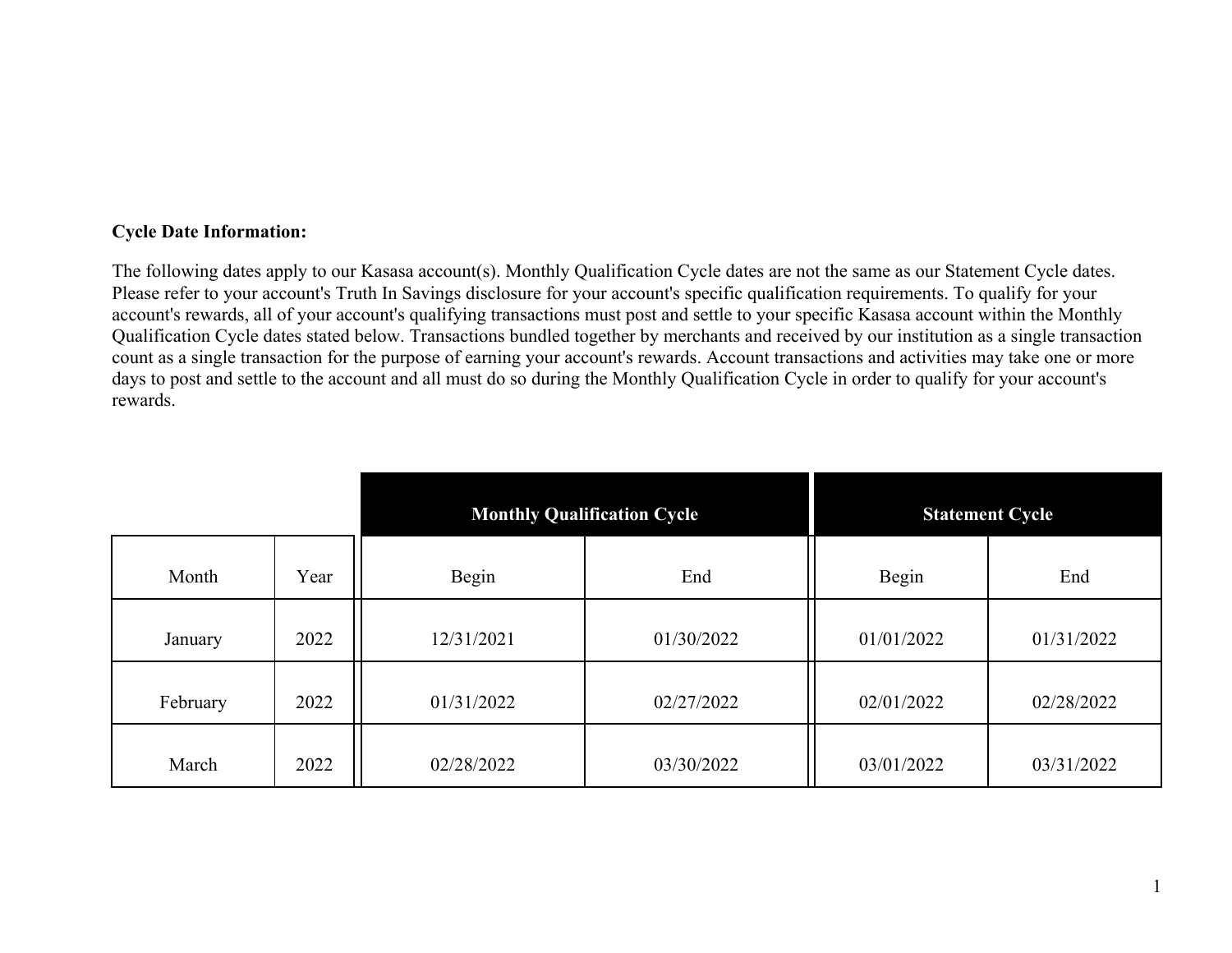| April     | 2022 | 03/31/2022 | 04/29/2022 | 04/01/2022 | 04/30/2022 |
|-----------|------|------------|------------|------------|------------|
| May       | 2022 | 04/30/2022 | 05/30/2022 | 05/01/2022 | 05/31/2022 |
| June      | 2022 | 05/31/2022 | 06/29/2022 | 06/01/2022 | 06/30/2022 |
| July      | 2022 | 06/30/2022 | 07/30/2022 | 07/01/2022 | 07/31/2022 |
| August    | 2022 | 07/31/2022 | 08/30/2022 | 08/01/2022 | 08/31/2022 |
| September | 2022 | 08/31/2022 | 09/29/2022 | 09/01/2022 | 09/30/2022 |
| October   | 2022 | 09/30/2022 | 10/30/2022 | 10/01/2022 | 10/31/2022 |
| November  | 2022 | 10/31/2022 | 11/29/2022 | 11/01/2022 | 11/30/2022 |
| December  | 2022 | 11/30/2022 | 12/30/2022 | 12/01/2022 | 12/31/2022 |
|           |      |            |            |            |            |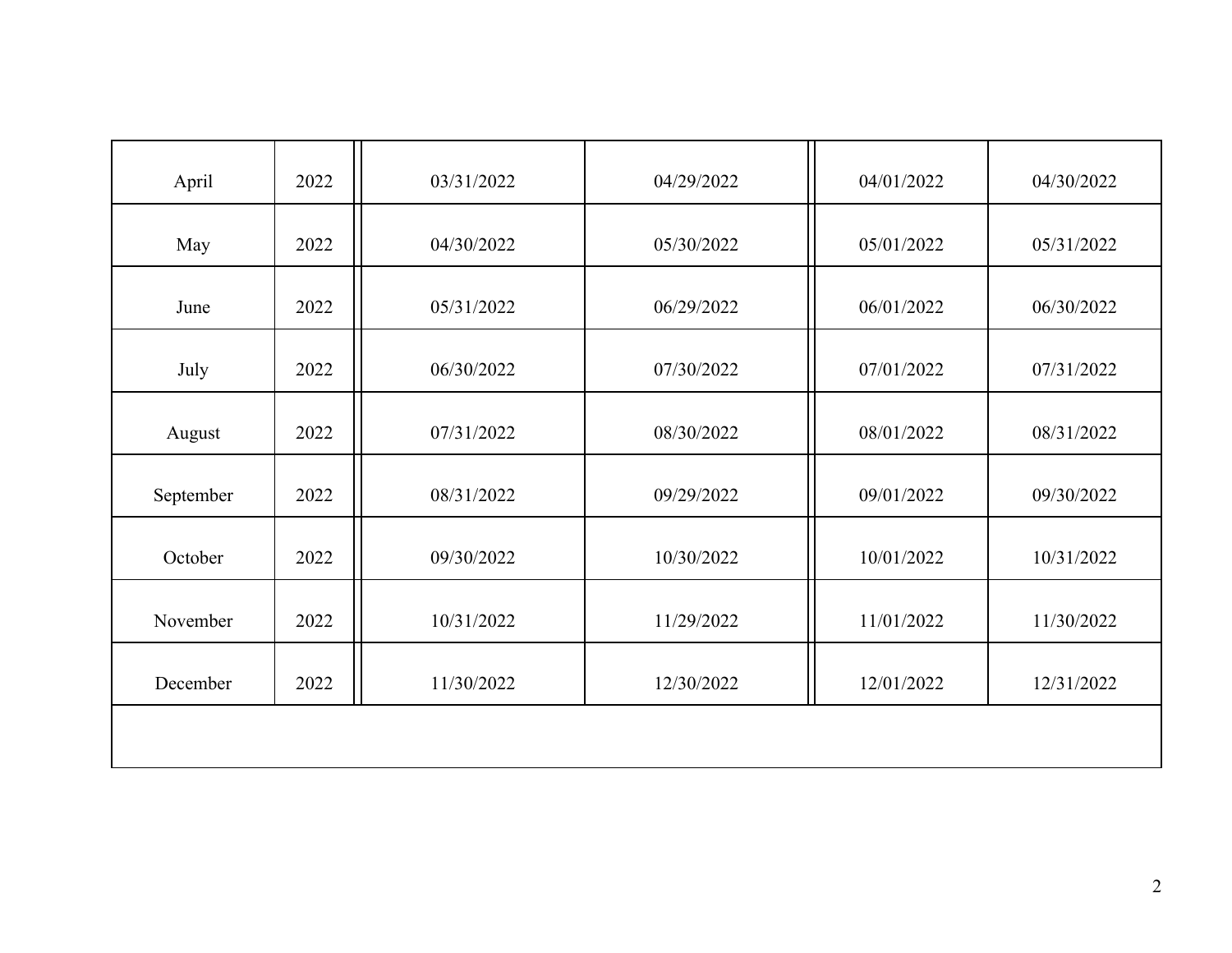| January   | 2023 | 12/31/2022 | 01/30/2023 | 01/01/2023 | 01/31/2023 |
|-----------|------|------------|------------|------------|------------|
| February  | 2023 | 01/31/2023 | 02/27/2023 | 02/01/2023 | 02/28/2023 |
| March     | 2023 | 02/28/2023 | 03/30/2023 | 03/01/2023 | 03/31/2023 |
| April     | 2023 | 03/31/2023 | 04/29/2023 | 04/01/2023 | 04/30/2023 |
| May       | 2023 | 04/30/2023 | 05/30/2023 | 05/01/2023 | 05/31/2023 |
| June      | 2023 | 05/31/2023 | 06/29/2023 | 06/01/2023 | 06/30/2023 |
| July      | 2023 | 06/30/2023 | 07/30/2023 | 07/01/2023 | 07/31/2023 |
| August    | 2023 | 07/31/2023 | 08/30/2023 | 08/01/2023 | 08/31/2023 |
| September | 2023 | 08/31/2023 | 09/29/2023 | 09/01/2023 | 09/30/2023 |
| October   | 2023 | 09/30/2023 | 10/30/2023 | 10/01/2023 | 10/31/2023 |